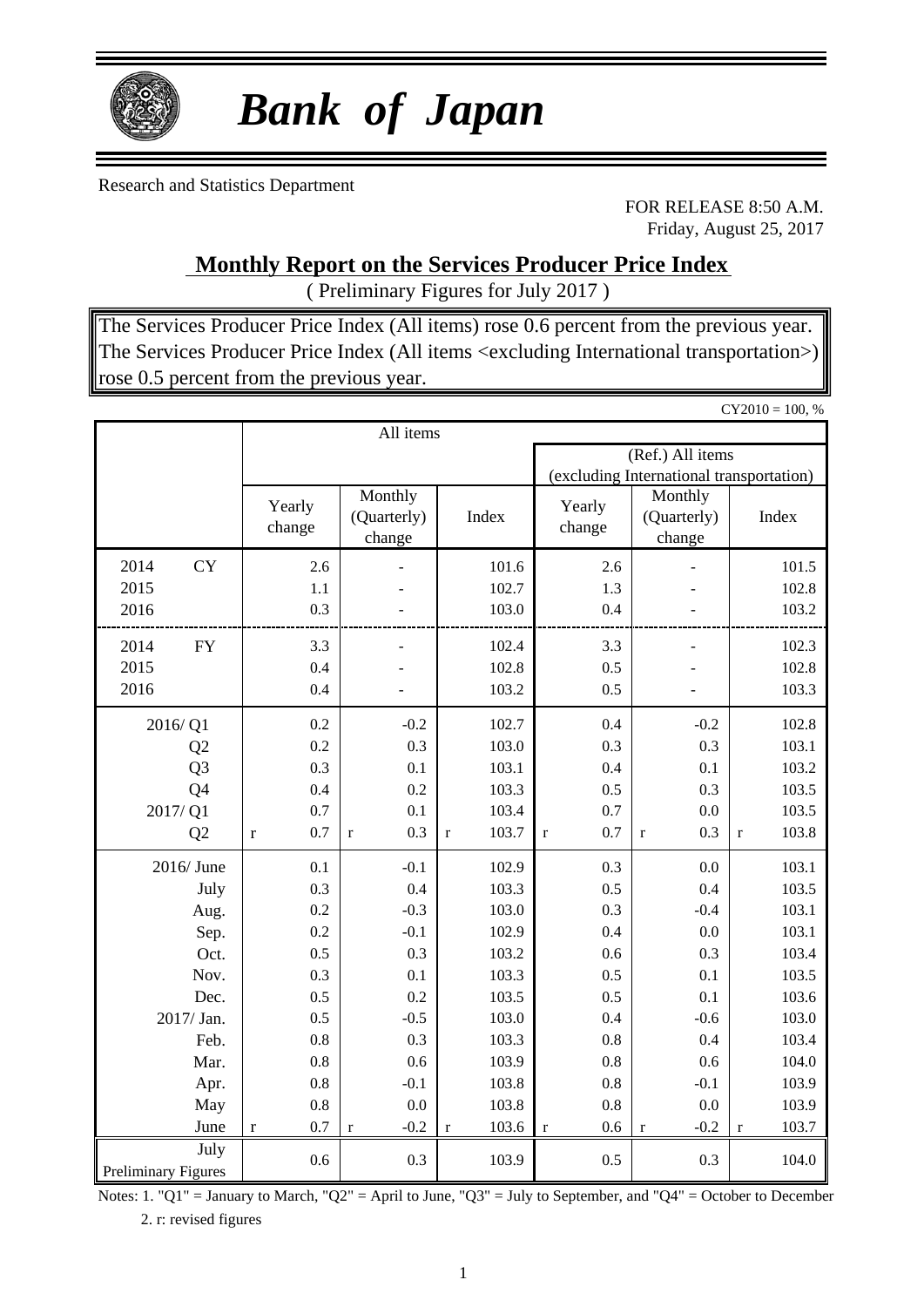(All items and the details contributing to the monthly differences of yearly changes)

| Services Producer Price Index |      | Yearly change (%) | Monthly<br>difference of       |  |
|-------------------------------|------|-------------------|--------------------------------|--|
|                               | June | July              | yearly changes<br>$(\%$ point) |  |
| All items                     | 0.7  | 0.6               | $-0.1$                         |  |

| Major groups · Subgroups |  | Yearly change (%)  |                                         | Monthly<br>differences of<br>contribution | <b>Items</b> |                               |                                                                                                                                    |  |  |
|--------------------------|--|--------------------|-----------------------------------------|-------------------------------------------|--------------|-------------------------------|------------------------------------------------------------------------------------------------------------------------------------|--|--|
|                          |  |                    |                                         | June                                      | July         | to yearly changes<br>(%point) |                                                                                                                                    |  |  |
| Advertising services     |  | $-0.4$             | $-2.9$                                  | $-0.17$                                   |              |                               |                                                                                                                                    |  |  |
|                          |  |                    | Television advertising                  | $-0.3$                                    | $-6.0$       | $-0.14$                       | Television advertising (spot advertising),<br>Television advertising (program sponsorships)                                        |  |  |
| down:                    |  | down:              | Internet advertising                    | 1.1                                       | $-4.5$       | $-0.05$                       | Internet advertising                                                                                                               |  |  |
|                          |  |                    | Other advertising services              | 1.0                                       | 0.3          | $-0.01$                       | Free newspaper and magazine advertising                                                                                            |  |  |
|                          |  | up:                | Newspaper advertising                   | $-4.7$                                    | $-1.6$       | 0.02                          | Newspaper advertising                                                                                                              |  |  |
|                          |  | Leasing and rental |                                         | $-0.5$                                    | $-0.2$       | 0.02                          |                                                                                                                                    |  |  |
| up:                      |  | up:                | Leasing                                 | $-0.8$                                    | $-0.2$       | 0.02                          | Office equipment leasing, Industrial machinery<br>leasing, Leasing of machinery and equipment for<br>commercial and other services |  |  |
|                          |  | Other services     |                                         | 0.9                                       | 1.0          | 0.01                          |                                                                                                                                    |  |  |
|                          |  | up:                | Temporary employment agency<br>services | 1.4                                       | 1.8          | 0.02                          | Help supply services (except Clerical support)                                                                                     |  |  |

Note: "Monthly differences of yearly changes" is obtained by subtracting yearly changes of last month from those of this month.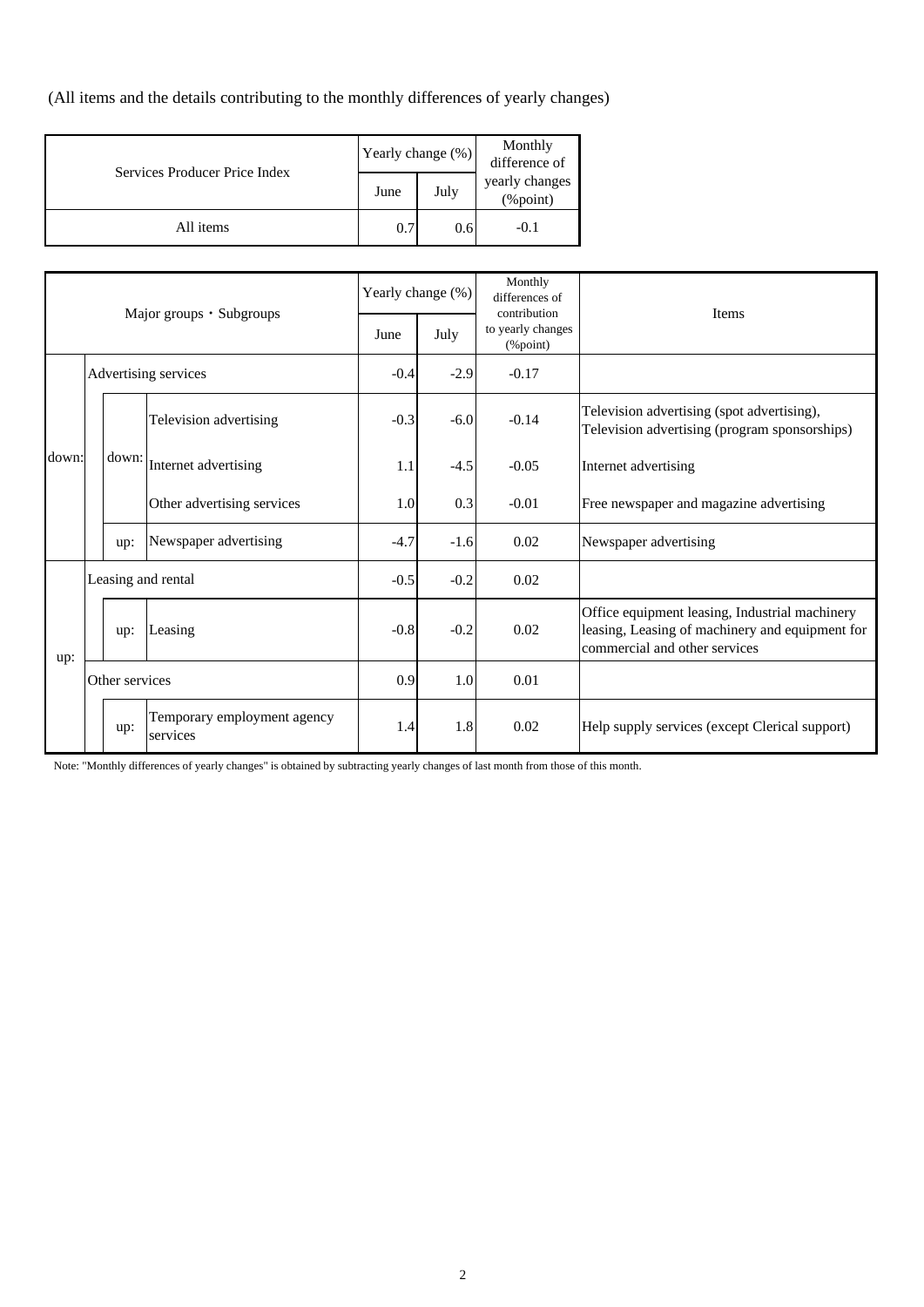## ( Preliminary Figures for July 2017 ) Services Producer Price Index

(Indexes of Major Groups and Subgroups)  $CY2010 = 100, %$ 

|                                                     | Weight  |                   | Previous                  | Yearly       | Previous                | Monthly  |              | Previous |
|-----------------------------------------------------|---------|-------------------|---------------------------|--------------|-------------------------|----------|--------------|----------|
|                                                     |         | Index             | month                     | change       | month                   | change   |              | month    |
|                                                     |         |                   |                           |              |                         |          |              |          |
| All items                                           | 1,000.0 | 103.9             | r 103.6                   | 0.6          | 0.7<br>$\mathbf r$      | 0.3      | $\mathbf{r}$ | $-0.2$   |
| Finance and insurance                               | 44.3    | 104.6             | $r$ 104.5                 | 0.0          | $-0.2$<br>$\mathbf r$   | 0.1      | $\mathbf{r}$ | $-0.2$   |
| Financial services                                  | 33.0    | 104.1             | $r$ 104.0                 | 0.2          | 0.1<br>$\mathbf{r}$     | 0.1      | $\mathbf{r}$ | $-0.2$   |
| Property and casualty insurance services            | 11.3    | 105.9             | 105.9                     | $-0.8$       | $-0.8$                  | 0.0      |              | $-0.1$   |
| Real estate services                                | 72.1    | 99.2              | 98.8                      | 1.4          | 1.4                     | 0.4      |              | $-0.2$   |
| Office space rental                                 | 43.8    | 96.2              | 96.1                      | 2.2          | 2.3                     | 0.1      |              | 0.0      |
| Other space rental                                  | 28.3    | 103.8             | 103.1                     | 0.3          | 0.1                     | 0.7      |              | $-0.5$   |
| Transportation and postal activities                | 186.7   | 105.2             | 104.9                     | 1.3          | 1.5                     | 0.3      |              | 0.2      |
| Railroad passenger transportation                   | 19.9    | 103.1             | 102.4                     | 0.0          | 0.0                     | 0.7      |              | $-0.7$   |
| Road passenger transportation                       | 10.6    | 108.3             | 109.8                     | 1.1          | 1.3                     | $-1.4$   |              | 0.4      |
| Water passenger transportation                      | 0.4     | 99.0              | 99.0                      | 1.5          | 1.0                     | 0.0      |              | 0.0      |
| International air passenger transportation          | 1.8     | 100.7             | 99.6                      | 3.9          | 5.3                     | 1.1      |              | $1.0\,$  |
| Domestic air passenger transportation               | 5.9     | 114.5             | 103.1                     | 1.6          | 1.1                     | 11.1     |              | $-2.2$   |
| Railroad freight transportation                     | 0.9     | 103.3             | 102.8                     | $-0.1$       | $-0.7$                  | 0.5      |              | $-0.2$   |
| Road freight transportation                         | 76.2    | 106.7             | 106.7                     | 0.6          | 0.6                     | 0.0      |              | 0.1      |
| Ocean freight transportation                        | 6.7     | $91.\overline{3}$ | 89.7                      | 12.6         | 10.7                    | 1.8      |              | $-2.3$   |
| Coastal and inland water freight transportation     | 5.3     | 103.8             | $r$ 104.0                 | 6.1          | 6.4<br>$\mathbf r$      | $-0.2$   | $\mathbf{r}$ | $-0.2$   |
| Marine cargo handling                               | 8.6     | 98.2              | 98.2                      | 0.0          | 0.0                     | 0.0      |              | $0.0\,$  |
| International air freight transportation            | 1.0     | 92.4              | 95.3                      | 8.1          | 9.0                     | $-3.0$   |              | $0.8\,$  |
| Domestic air freight transportation                 | 0.5     | 100.2             | 104.6                     | 0.9          | 0.6                     | $-4.2$   |              | 1.2      |
| Warehousing and storage                             | 15.0    | 101.3             | 101.3                     | 0.1          | 0.1                     | 0.0      |              | $0.0\,$  |
| Packing for freight                                 | 8.0     | 100.5             | 100.5                     | 0.0          | 0.0                     | 0.0      |              | 0.0      |
| Toll roads                                          | 10.3    | 114.5             | 114.5                     | 2.0          | 2.0                     | 0.0      |              | 0.0      |
| Services relating to water transport                | 0.3     | 98.7              | 98.7                      | 0.4          | 0.4                     | 0.0      |              | 0.0      |
| Airport & air traffic control and services relating |         |                   |                           |              |                         |          |              |          |
| to air transport                                    | 4.5     | 103.0             | 103.0                     | 0.2          | 0.2                     | 0.0      |              | 0.0      |
| Postal activities                                   | 10.8    | 110.0             | 110.0                     | 5.9          | 5.9                     | 0.0      |              | 5.9      |
| Information and communications                      | 237.8   | $100.5 \mid r$    | 100.2                     | 0.2          | 0.2<br>$\mathbf r$      | 0.3      | $\mathbf{r}$ | $-0.4$   |
| Fixed telecommunications services                   | 33.3    | 101.5             | 101.5                     | $-0.3$       | $-0.3$                  | 0.0      |              | 0.0      |
| Mobile telecommunications services                  | 17.9    | 83.9              | 83.9                      | 0.0          | 0.0                     | 0.0      |              | 0.0      |
| Access charges                                      | 6.0     | 74.3              | 74.3                      | $-3.4$       | $-3.4$                  | 0.0      |              | 0.0      |
| <b>Broadcasting services</b>                        | 3.3     | 100.0             | 100.0                     | 0.0          | 0.0                     | 0.0      |              | 0.0      |
| Software development                                | 79.8    | 105.2             | $r$ 104.9                 | $1.4 \mid r$ | 1.4                     | 0.3      | $\mathbf r$  | $-0.7$   |
| Other information services                          | 70.5    | 99.7              | 99.7<br>$\mathbf{r}$      | 0.0          | $0.0\,$<br>$\mathbf{r}$ | $0.0\,$  | l r          | $-0.1$   |
| Internet based services                             | 9.2     | 102.1             | 97.0<br>$\mathbf r$       | $-4.4$       | $-3.8$<br>$\mathbf r$   | 5.3      | $\mathbf{r}$ | $-3.6$   |
| Newspapers                                          | 4.9     | 103.7             | 103.7                     | 0.0          | 0.0                     | 0.0      |              | $0.0\,$  |
| Publishing                                          | 12.9    | 106.4             | 106.4                     | 0.0          | 0.0                     | 0.0      |              | $0.0\,$  |
| Leasing and rental                                  | 60.7    | 94.7              | 94.6                      | $-0.2$       | $-0.5$                  | 0.1      |              | $-0.7$   |
| Leasing                                             | 48.7    | 91.3              | 91.1                      | $-0.2$       | $-0.8$                  | 0.2      |              | $-1.0$   |
| Rental                                              | 12.0    | 108.6             | r 108.7                   | $-0.2$       | 0.0<br>$\mathbf{r}$     | $-0.1$   | $\mathbf{r}$ | $-0.1$   |
| Advertising services                                | 63.4    | 106.0             | 106.7                     | $-2.9$       | $-0.4$                  | $-0.7$   |              | 0.4      |
| Television advertising                              | 20.2    | 110.7             | 116.1                     | $-6.0$       | $-0.3$                  | $-4.7$   |              | $-0.3$   |
| Newspaper advertising                               | 8.7     | 100.9             | 90.7                      | $-1.6$       | $-4.7$                  | 11.2     |              | 3.4      |
| Magazine advertising                                | 3.9     | 86.7              | 85.8<br>$\mathbf r$       | $-2.8$       | $-3.1$<br>$\mathbf{r}$  | 1.0      | $\mathbf{r}$ | $-1.7$   |
| Leaflet advertising                                 | 7.2     | 103.1             | 103.1                     | 0.0          | 0.0                     | 0.0      |              | $0.0\,$  |
| Internet advertising                                | 6.8     | 115.9             | 117.5                     | $-4.5$       | 1.1                     | $-1.4$   |              | $0.4\,$  |
| Other advertising services                          | 16.6    |                   | $105.0 \mid r \mid 105.6$ | 0.3          | 1.0<br>$\mathbf r$      | $-0.6$ r |              | 0.4      |

Note: r: revised figures (Continued on the following page)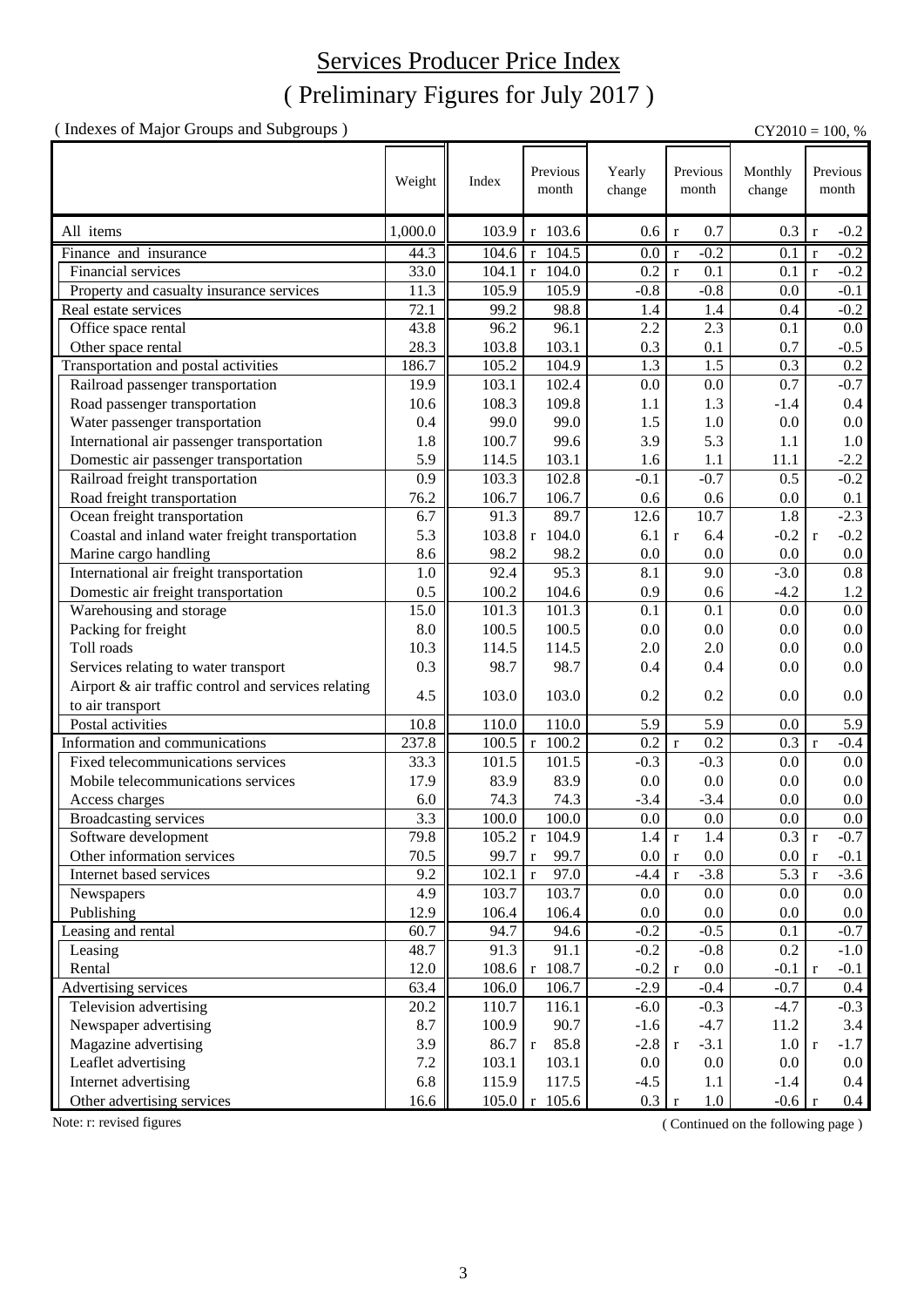#### ( Indexes of Major Groups and Subgroups ) CY2010 = 100, %

|                                                         | Weight | Index | Previous<br>month | Yearly<br>change | Previous<br>month      | Monthly<br>change |              | Previous<br>month |
|---------------------------------------------------------|--------|-------|-------------------|------------------|------------------------|-------------------|--------------|-------------------|
| Other services                                          | 335.0  | 107.7 | r 107.3           | 1.0              | 0.9<br>$\mathbf{r}$    | 0.4               | $\mathbf{r}$ | $-0.1$            |
| Sewage disposal                                         | 7.4    | 104.2 | 104.2             | 0.0              | 0.0                    | 0.0               |              | $0.0\,$           |
| Waste disposal                                          | 18.4   | 114.5 | 114.5             | 0.2              | 0.2                    | 0.0               |              | $0.0\,$           |
| Motor vehicle repair and maintenance                    | 25.5   | 104.7 | 104.7             | 0.1              | 0.1                    | 0.0               |              | $0.0\,$           |
| Machinery repair and maintenance                        | 38.3   | 104.2 | 104.2             | 0.5              | 0.5                    | 0.0               |              | $0.0\,$           |
| Legal and accounting services                           | 43.7   | 101.0 | r 101.0           | $-0.4$           | $-0.4$<br>$\mathbf{r}$ | $0.0\,$           | $\mathbf{r}$ | $-0.5$            |
| Other professional services                             | 3.0    | 103.5 | 103.3             | 0.4              | 0.2                    | 0.2               |              | $0.0\,$           |
| Civil engineering and architectural services            | 27.6   | 125.5 | $r$ 125.5         | 4.5              | 4.6<br>$\mathbf{r}$    | 0.0               | $\mathbf{r}$ | 0.4               |
| Plant engineering                                       | 19.2   | 107.1 | 107.1             | 0.9              | 0.9                    | 0.0               |              | $0.0\,$           |
| Other technical services                                | 12.6   | 99.0  | 99.0              | $-0.1$           | $-0.3$                 | 0.0               |              | $0.0\,$           |
| <b>Employment services</b>                              | 3.1    | 121.9 | r 121.5           | 3.2              | 3.8<br>$\mathbf{r}$    | 0.3               | $\mathbf{r}$ | 0.5               |
| Temporary employment agency services                    | 46.9   | 107.9 | $r$ 107.8         | 1.8              | 1.4<br>$\mathbf{r}$    | 0.1               | $\mathbf{r}$ | 0.2               |
| Training and development services                       | 3.0    | 107.2 | 107.2             | 0.0              | 0.0                    | 0.0               |              | $0.0\,$           |
| Building maintenance                                    | 35.9   | 99.0  | 99.0              | 0.4              | 0.4                    | 0.0               |              | $0.0\,$           |
| Security services                                       | 14.9   | 107.0 | 106.8             | 3.4              | 3.6                    | 0.2               |              | $0.0\,$           |
| Telemarketing                                           | 5.2    | 102.9 | r 102.9           | 0.7              | 0.9<br>$\mathbf{r}$    | $0.0\,$           | r            | 0.3               |
| Hotels                                                  | 13.9   | 137.7 | 129.4             | 0.6              | 0.5                    | 6.4               |              | $-2.0$            |
| Meal services for schools, hospitals, and nursing homes | 8.0    | 104.6 | 104.6             | 1.7              | 1.7                    | 0.0               |              | $0.0\,$           |
| Laundry services                                        | 8.4    | 102.5 | 102.5             | 0.1              | 0.1                    | $0.0\,$           |              | $0.0\,$           |

Note: r: revised figures

#### ( References and Reference Indexes ) CY2010 = 100, %

|                                                                                  | Weight | Index | Previous<br>month     | Yearly<br>change | Previous<br>month | Monthly<br>change | Previous<br>month |
|----------------------------------------------------------------------------------|--------|-------|-----------------------|------------------|-------------------|-------------------|-------------------|
| All items (excluding International transportation)                               | 989.9  | 104.0 | 103.7<br>$\mathbf{r}$ | 0.5              | 0.6               | 0.3               | $-0.2$            |
| Transportation and postal activities<br>(excluding International transportation) | 176.6  | 105.9 | 105.5                 | 1.0              | 1.0               | 0.4               | 0.2               |
| International transportation                                                     | 10.1   | 93.9  | 92.9                  | 9.6              | 8.7               | 1.1               | $-1.3$            |
| Services Import Price Index                                                      |        |       |                       |                  |                   |                   |                   |
| Ocean freight transportation (Yen basis)                                         | 72.1   | 70.4  | 19.4                  | 17.1             | 2.4               | $-6.6$            |                   |
| Oceangoing ship chartering services (Yen basis)                                  |        | 88.0  | 86.3                  | 15.5             | 11.9              | 2.0               | $-1.0$            |

Notes: 1. "International transportation" consists of the following 8 items:

"International air passenger transportation (to/from North America),"

"International air passenger transportation (to/from Europe),"

"International air passenger transportation (to/from Asia)," "Ocean liners," "Ocean tramp steamers," "Ocean tankers,"

"International air freight transportation," and "International mail services."

2. r: revised figures

### (Developments in Price Index)